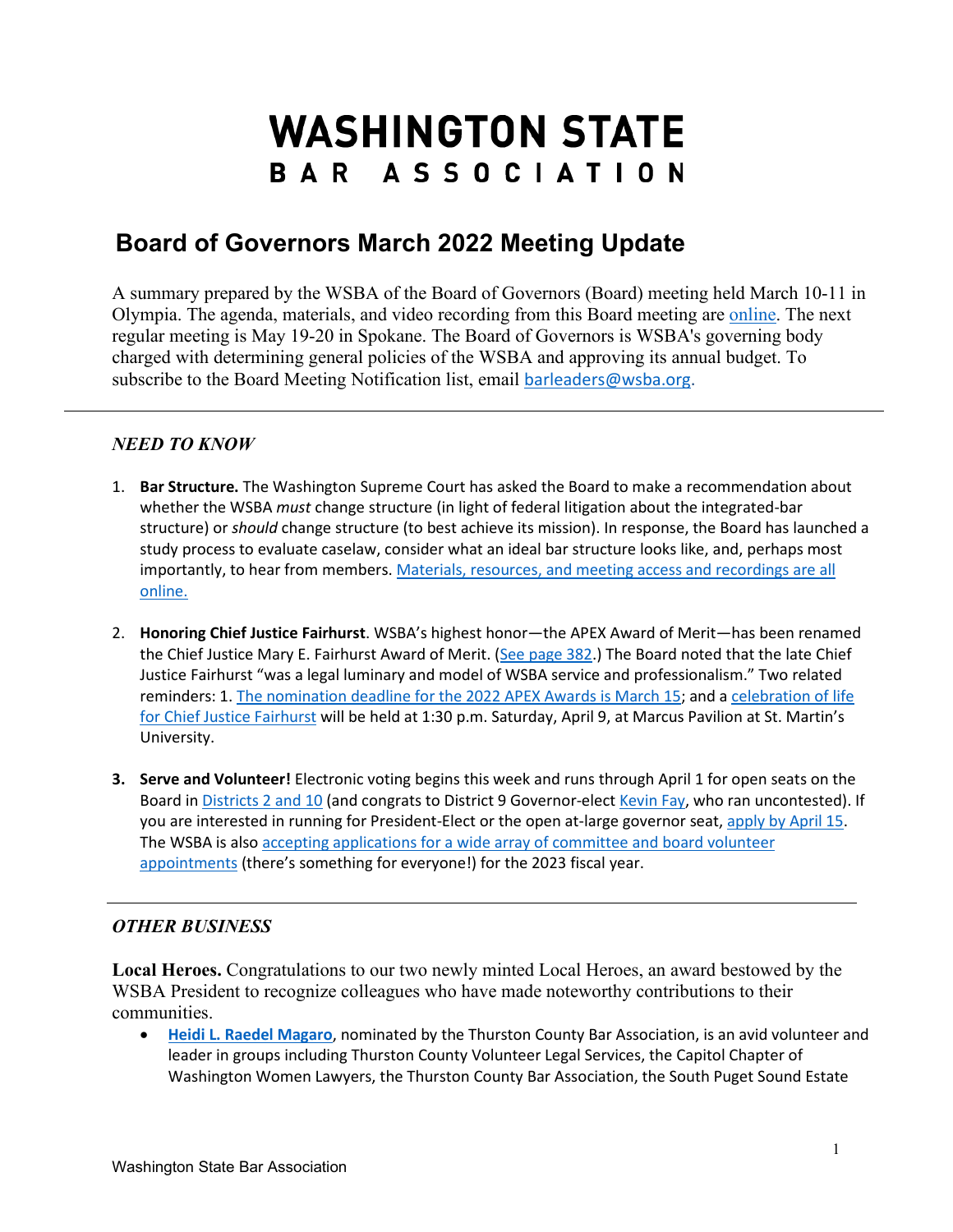Planning Council, and the Real Property, Probate and Trust section and the Elder Law section of the WSBA.

• **[Alan Craig Anderson](https://www.wsba.org/about-wsba/media-center/media-releases/alan-craig-anderson-local-hero)**, nominated by the Government Lawyers Bar Association of Washington, has a long and excellent career in public service law, supplemented by his dedicated service to the community through the Thurston County Volunteer Legal Service's Housing Justice Project.

**Volunteer Vaccination Requirement.** The Board decided a booster shot is included in its previously adopted requirement that all volunteers doing in-person work for the WSBA must be "fully" vaccinated. The Board agreed it would not revisit the question about whether to revoke the vaccination requirement until the Washington Supreme Court revokes its own similar mandate. Per health guidelines, masks will be optional at WSBA events.

**USPS Delays and the Impact on the Legal Process.** After receiving a letter from a concerned member, the Board has been considering how unreliable and delayed service by the United States Postal System (USPS) might impact legal processes, specifically the authority that "service shall be deemed complete upon the third day following the day upon which they are placed in the mail" found in CR 5(b)(2)(a). The Board asked the WSBA Court Rules Committee to take up the issue by gathering stakeholder input and, potentially, drafting rule amendments to account for increasing mailservice delays and unreliability. [\(See page 530.](https://www.wsba.org/docs/default-source/about-wsba/governance/bog-meeting-materials-2021---2022/march-2022/2022-march-bog-meeting-materials-reduced.pdf#page=530))

**Annual Meeting with the Washington Supreme Court.** The Court and Board meet via Zoom and discussed the ongoing bar-structure study process, the February 2022 bar exam, WSBA's member engagement survey, and the WSBA climate and culture. [More information.](https://www.wsba.org/docs/default-source/about-wsba/governance/bog-meeting-materials-2021---2022/march-2022/2022-march-bog-supreme-court-meeting-materials.pdf?sfvrsn=bf411f1_0)

**2022 legislative priorities and WSBA-sponsored bills.** The 2022 session of the Washington State Legislature adjourned March 10. The WSBA's two bar-request bills, put forth by the Business Law Section, were ultimately combined into one bill and signed into law. Look for a session recap on [NWSidebar](https://nwsidebar.wsba.org/) soon.

**WSBA's Involvement with the Proposed Legal Regulatory Lab.** The Practice of Law Board, which is a Supreme Court board administered by WSBA, has developed a proposal to the Washington Supreme Court to begin a Legal Regulatory Lab. The Lab would allow legal professionals and entrepreneurs to offer non-traditional legal services to consumers in Washington state. The Practice of Law Board is exploring whether the WSBA could/should be involved in regulatory functions for the Legal Regulatory Lab, which is meant to be self-funded by application fees. The Board asked for a fiscal analysis as the Legal Regulatory Lab proposal moves forward with the Court.

The Board also:

- Approved an emergency bylaw amendment to alter the date when the WSBA pulls voting data for elections; the change was necessary this year to allow the WSBA to incorporate recently altered congressional boundaries into its member record system.
- Heard an annual report from the Character and Fitness Board. [\(See page 533.](https://www.wsba.org/docs/default-source/about-wsba/governance/bog-meeting-materials-2021---2022/march-2022/2022-march-bog-meeting-materials-reduced.pdf#page=533))
- Heard a report about WSBA volunteer engagement. [\(See page 557.](https://www.wsba.org/docs/default-source/about-wsba/governance/bog-meeting-materials-2021---2022/march-2022/2022-march-bog-meeting-materials-reduced.pdf#page=557))
- Discussed how to conduct the annual process to review the WSBA Executive Director's performance. The Board ultimately decided to use an outside HR firm to develop the evaluation process.